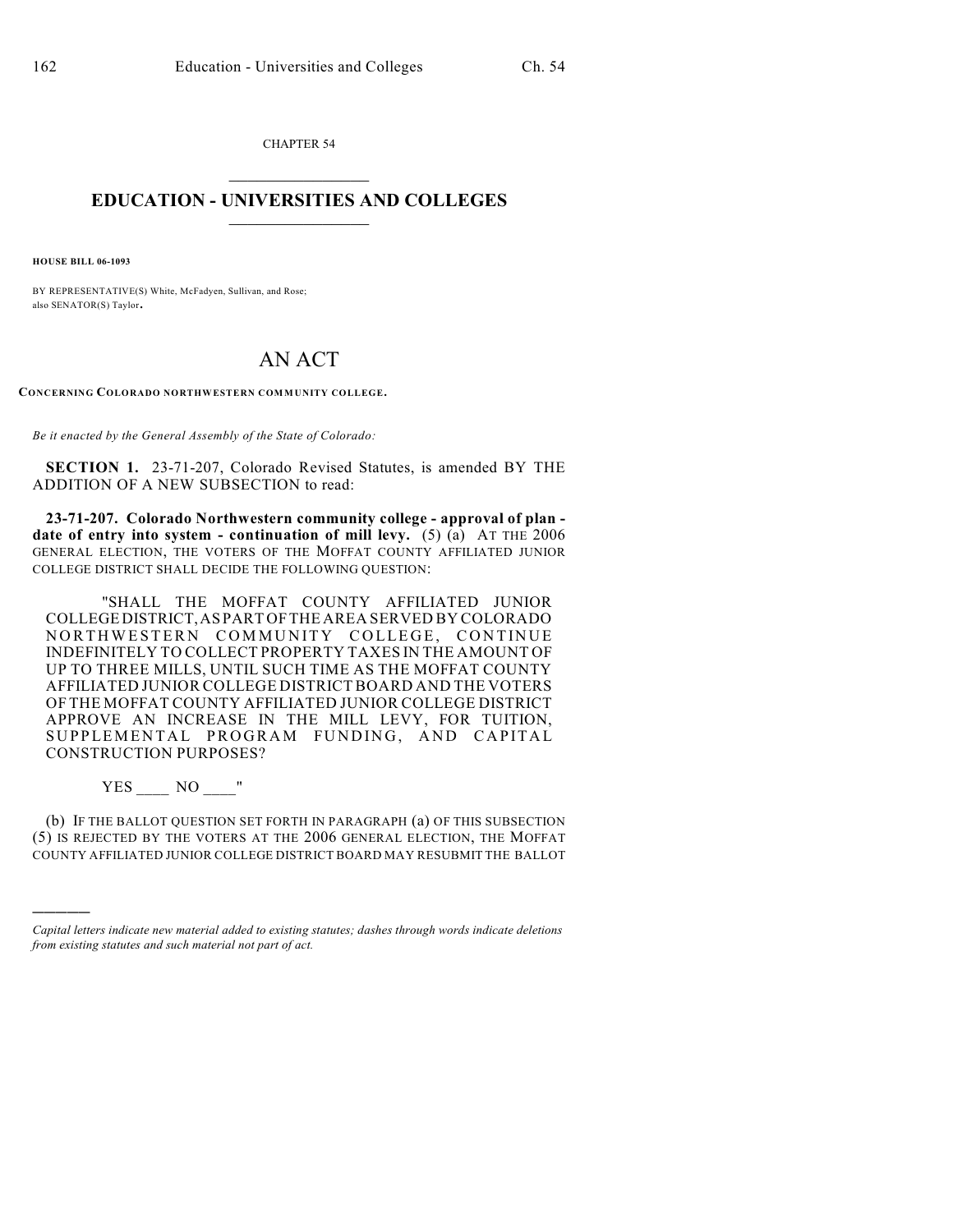QUESTION SET FORTH IN PARAGRAPH (a) OF THIS SUBSECTION (5) TO THE VOTERS OF THE MOFFAT COUNTY AFFILIATED JUNIOR COLLEGE DISTRICT IN THE 2007 GENERAL ELECTION. IF THE BALLOT QUESTION SET FORTH IN PARAGRAPH (a) OF THIS SUBSECTION (5) IS REJECTED BY THE VOTERS AT THE 2006 OR 2007 GENERAL ELECTION, THE MOFFAT COUNTY AFFILIATED JUNIOR COLLEGE DISTRICTBOARD MAY RESUBMIT THE BALLOT QUESTION SET FORTH IN PARAGRAPH (a) OF THIS SUBSECTION (5) TO THE VOTERS OF THE MOFFAT COUNTY AFFILIATED JUNIOR COLLEGE DISTRICT IN THE 2008 GENERAL ELECTION.

(c) IF A MAJORITY OF VOTERS OF THE MOFFAT COUNTY AFFILIATED JUNIOR COLLEGE DISTRICT APPROVE THE MEASURE SET FORTH IN PARAGRAPH (a) OF THIS SUBSECTION (5), THEN, NOTWITHSTANDING THE PROVISIONS OF SUBPARAGRAPHS (I) AND (V) OF PARAGRAPH (a) OF SUBSECTION (4) OF THIS SECTION, THE MOFFAT COUNTY AFFILIATED JUNIOR COLLEGE DISTRICT SHALL NOT DISSOLVE ON JANUARY 1, 2009, BUT SHALL CONTINUE TO EXIST AND SHALL CONTINUE TO COLLECT PROPERTY TAX IN THE INITIAL AMOUNT OF THREE MILLS. THE MOFFAT COUNTY AFFILIATED JUNIOR COLLEGE DISTRICT SHALL USE THE PROPERTY TAX MONEYS COLLECTED PURSUANT TO THIS PARAGRAPH (c) AS PROVIDED IN SUB-SUBPARAGRAPHS (A) TO (E) OF SUBPARAGRAPH (I) OF PARAGRAPH (a) OF SUBSECTION (4) OF THIS SECTION.

(d) IF A MAJORITY OF THE VOTERS OF THE MOFFAT COUNTY AFFILIATED JUNIOR COLLEGE DISTRICT APPROVE THE MEASURE SET FORTH IN PARAGRAPH (a) OF THIS SUBSECTION (5), THE MOFFAT COUNTY AFFILIATED JUNIOR COLLEGE DISTRICT BOARD SHALL CONTINUE TO EXIST SUBJECT TO THE RESTRICTIONS SPECIFIED IN SUBPARAGRAPHS (II) AND (III) OF PARAGRAPH (a) OF SUBSECTION (4) OF THIS SECTION.

(e) IF A MAJORITY OF THE VOTERS OF THE MOFFAT COUNTY AFFILIATED JUNIOR COLLEGE DISTRICT DO NOT APPROVE THE MEASURE SET FORTH IN PARAGRAPH (a) OF THIS SUBSECTION (5), THEN THE MOFFAT COUNTY AFFILIATED JUNIOR COLLEGE DISTRICT SHALL DISSOLVE ON JANUARY 1, 2009, AS PROVIDED IN SUBPARAGRAPHS (I) AND (V) OF PARAGRAPH (a) OF SUBSECTION (4) OF THIS SECTION.

**SECTION 2.** Part 2 of article 71 of title 23, Colorado Revised Statutes, is amended BY THE ADDITION OF A NEW SECTION to read:

**23-71-208. Colorado Northwestern community college - disposal of assets.** ANY AIRCRAFT OR OTHER EQUIPMENT USED BY THE COLORADO NORTHWESTERN COMMUNITY COLLEGE IN ITS AVIATION-RELATED PROGRAMS MAY BE DISPOSED OF BY THE STATE BOARD FOR COMMUNITY COLLEGES AND OCCUPATIONAL EDUCATION, CREATED IN SECTION 23-60-104, BY SALE, TRADE, OR OTHER METHOD OF DISPOSAL. ANY PROCEEDS FROM THE DISPOSAL OF SUCH AIRCRAFT SHALL BE THE PROPERTY OF THE STATE BOARD FOR COMMUNITY COLLEGES AND OCCUPATIONAL EDUCATION FOR THE USE AND BENEFIT OF COLORADO NORTHWESTERN COMMUNITY COLLEGE. THE DISPOSAL OF SUCH AIRCRAFT OR EQUIPMENT SHALL BE EXEMPT FROM SECTION 17-24-106.6, C.R.S., RELATING TO SURPLUS STATE PROPERTY AND ANY RULES PROMULGATED THEREUNDER.